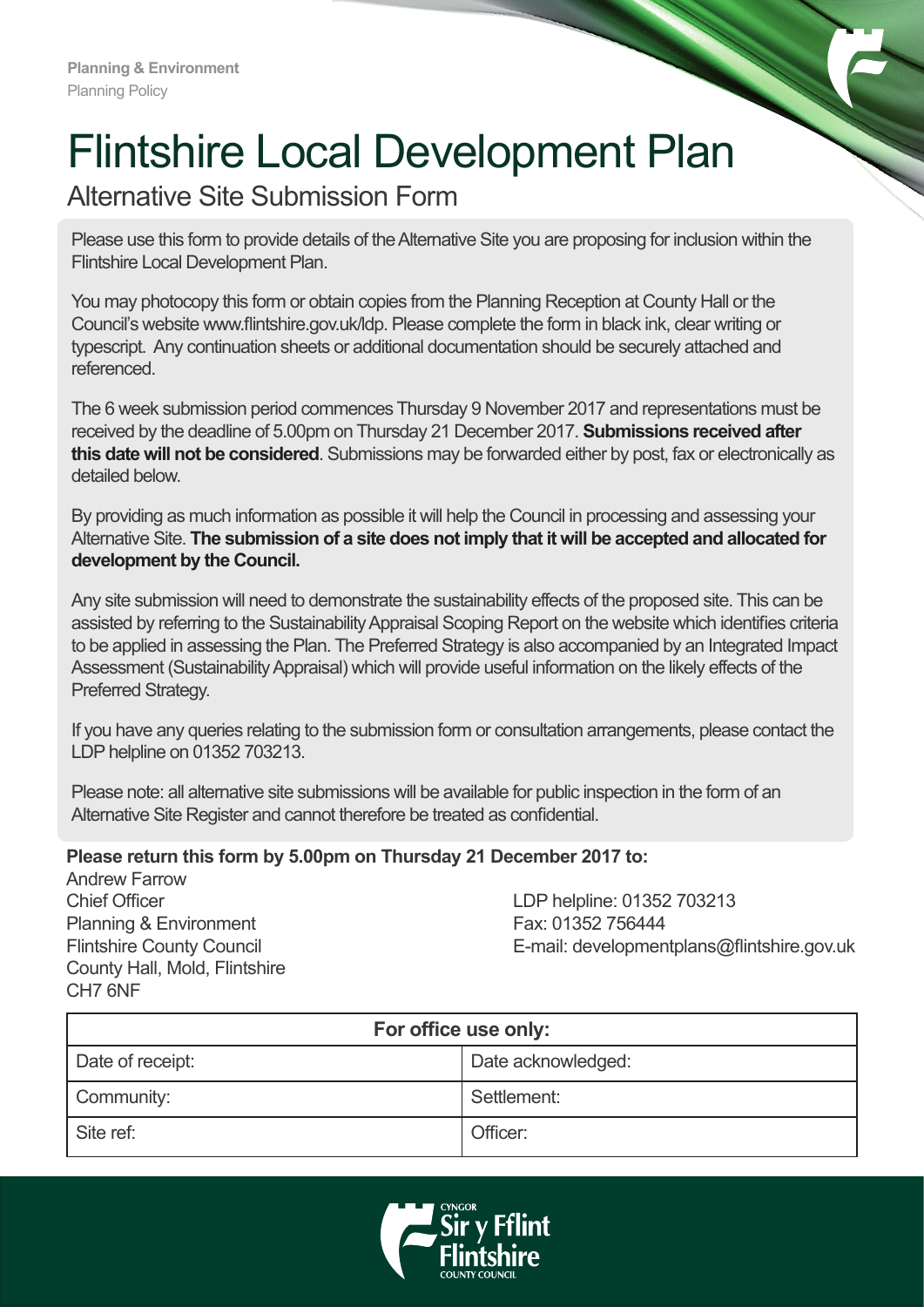# **Contact Details - Proposer Agent Details (if applicable)**

| <b>First Name:</b><br>Title:                                                                                                                       | <b>First Name:</b><br>Title:                                                            |  |
|----------------------------------------------------------------------------------------------------------------------------------------------------|-----------------------------------------------------------------------------------------|--|
| Last Name:                                                                                                                                         | Last Name:                                                                              |  |
| Organisation (if applicable):                                                                                                                      | Organisation (if applicable):                                                           |  |
| Address:                                                                                                                                           | Address:                                                                                |  |
| Post code:                                                                                                                                         | Post code:                                                                              |  |
| Telephone:                                                                                                                                         | Telephone:                                                                              |  |
| Fax:                                                                                                                                               | Fax:                                                                                    |  |
| Email:                                                                                                                                             | Email:                                                                                  |  |
| Should correspondence be sent to the<br>proposer and agent?<br>(please tick)                                                                       | Proposer<br>Agent                                                                       |  |
| Preferred means of contact<br>(please tick)                                                                                                        | E-mail<br>Letter                                                                        |  |
| <b>Site Details</b>                                                                                                                                |                                                                                         |  |
| <b>Site Address/Location/Post Code</b><br>Grid reference (if known):                                                                               |                                                                                         |  |
| Site size (hectares):                                                                                                                              |                                                                                         |  |
| Proposed use of site e.g Housing – number of units, Employment/Commercial – floorspace<br>area, community or mixed use. N.B if other please state. |                                                                                         |  |
| recognised scale plan clearly identifying the exact location of the site and its boundaries.                                                       | Please note that the Council will not accept submissions which are not accompanied by a |  |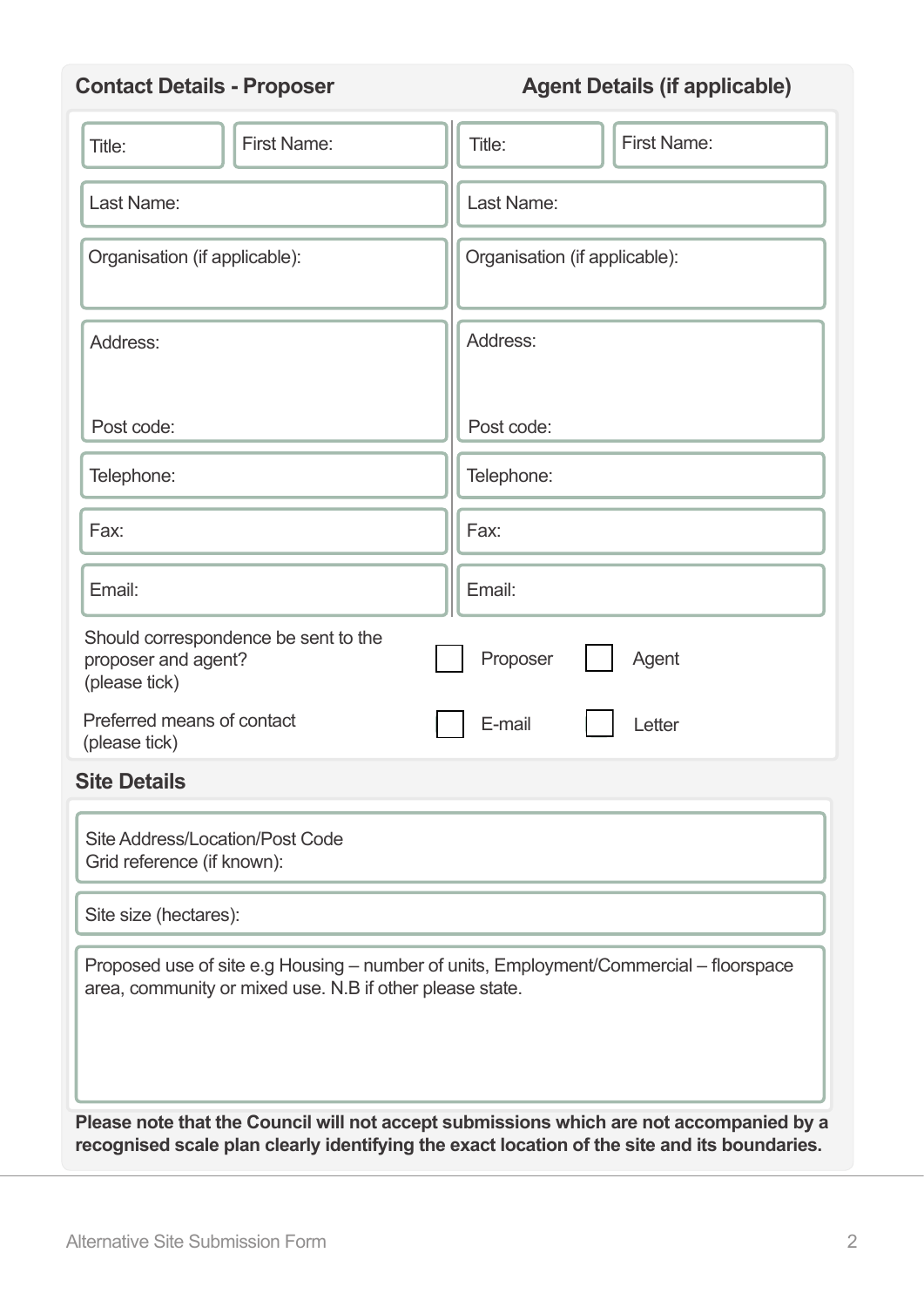# **Land Use/Planning History**

Existing or previous use of the site:

Are there any buildings on the site and are they in use or vacant?

Was the site promoted as an omission site as part of the preparation of the UDP. If yes, please give details:

Has the site been the subject of previous planning applications if so please give reference numbers:

Any additional comments relating to land use please add below:

# **Site Ownership**

| Are you the sole owner of the site?<br>Yes<br>No                                                                                        |
|-----------------------------------------------------------------------------------------------------------------------------------------|
| If not, what is your interest in the site?<br>If not, has the owner(s) been contacted? – please give contact details of other owner(s). |
| No<br>Yes<br>Do you own, control or have an interest in any land adjoining the site?                                                    |
| If yes, please explain the interest and identify clearly on an OS plan.                                                                 |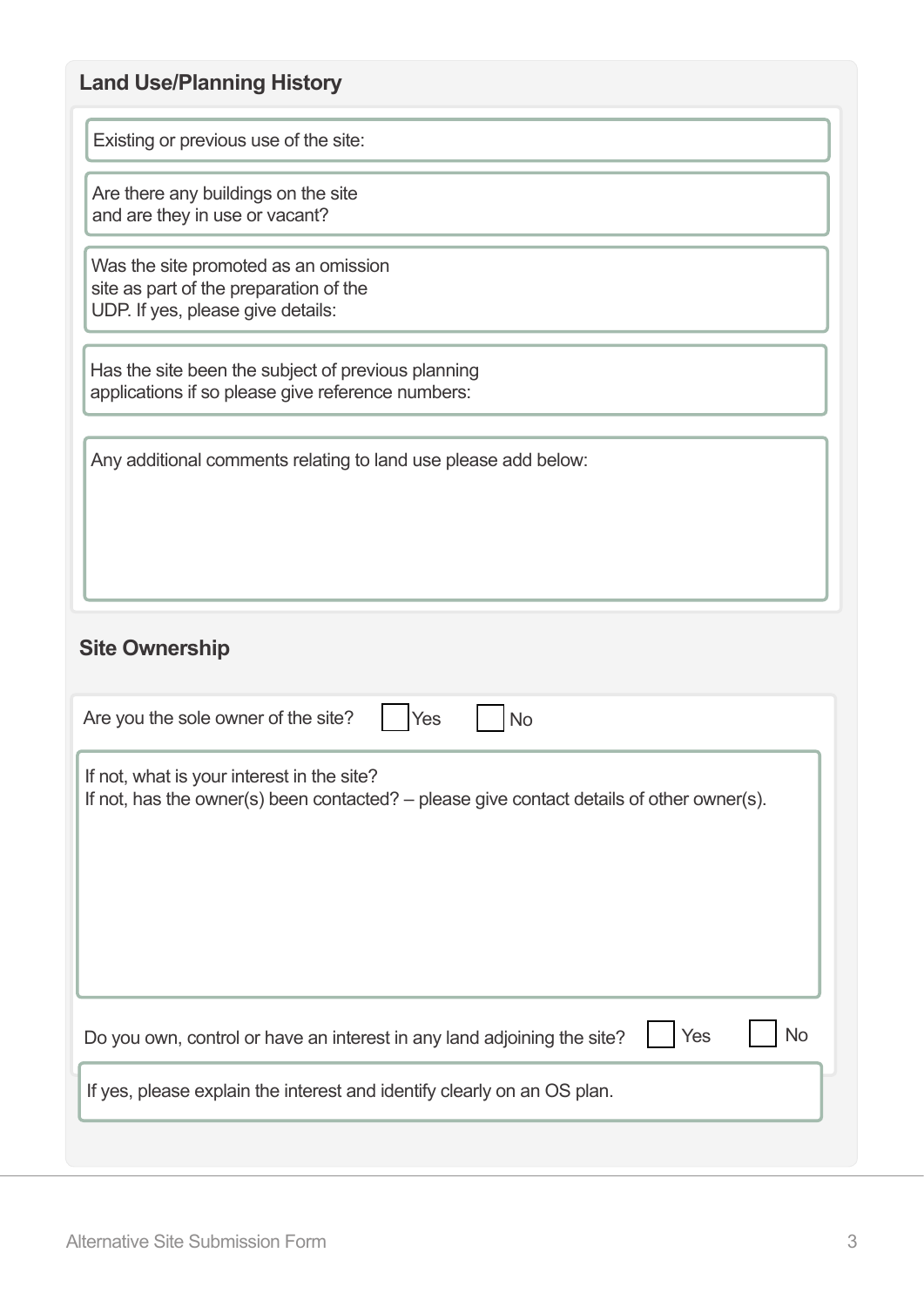| Are there any restrictive covenants<br><b>No</b><br>Yes<br>relating to the site? |     |           |
|----------------------------------------------------------------------------------|-----|-----------|
| If yes, please give brief details or attach any supporting documentation:        |     |           |
| Any additional comments relating to ownership / control please add below:        |     |           |
| <b>Accessibility</b>                                                             |     |           |
| Is the site accessible from the existing public (adopted) highway?               | Yes | <b>No</b> |
| If a new access is proposed, please indicate clearly on a scaled plan.           |     |           |
| Do any public rights of way adjoin or cross the site?                            | Yes | <b>No</b> |
| If yes, please give details:                                                     |     |           |
| Are there any schools or other community facilities in the locality?             | Yes | <b>No</b> |
| If yes, please explain what facilities and where located:                        |     |           |
| Would development of the site encourage walking and cycling?                     | Yes | No        |
| If yes, please explain how:                                                      |     |           |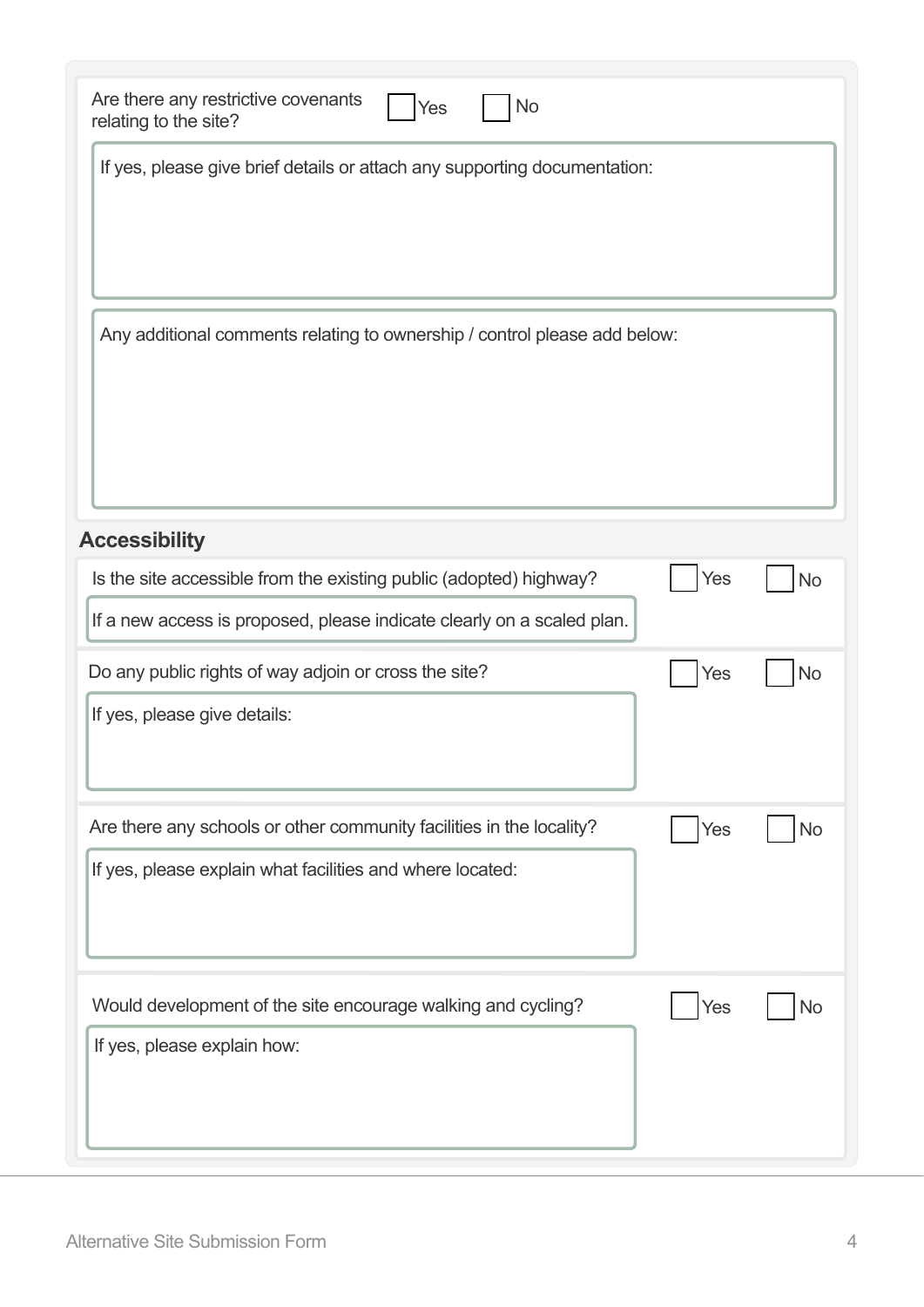Where is the nearest public transport stop and how far from the site is it?

Where is the nearest commercial facility (e.g. shop or post office) and how far from the site is it?

Where is the nearest useable open space and how far from the site is it?

Any additional comments relating to accessibility please add below:

### **Environmental**

| Is the site previously developed (brownfield) land or is it a greenfield site? | Yes | No |
|--------------------------------------------------------------------------------|-----|----|
| If yes, please state previous use:                                             |     |    |
| Does the site contain a watercourse or pond?                                   | Yes |    |
| If yes, please give details and distance from the site?                        |     |    |
|                                                                                |     |    |
| Is the site located in an area of flood risk?                                  | Yes | No |
| If yes, what category of flood risk is it as<br>defined in TAN 15:             |     |    |
| Has the site ever flooded?                                                     | Yes |    |
| If yes, please give details of frequency and extent:                           |     |    |
|                                                                                |     |    |
|                                                                                |     |    |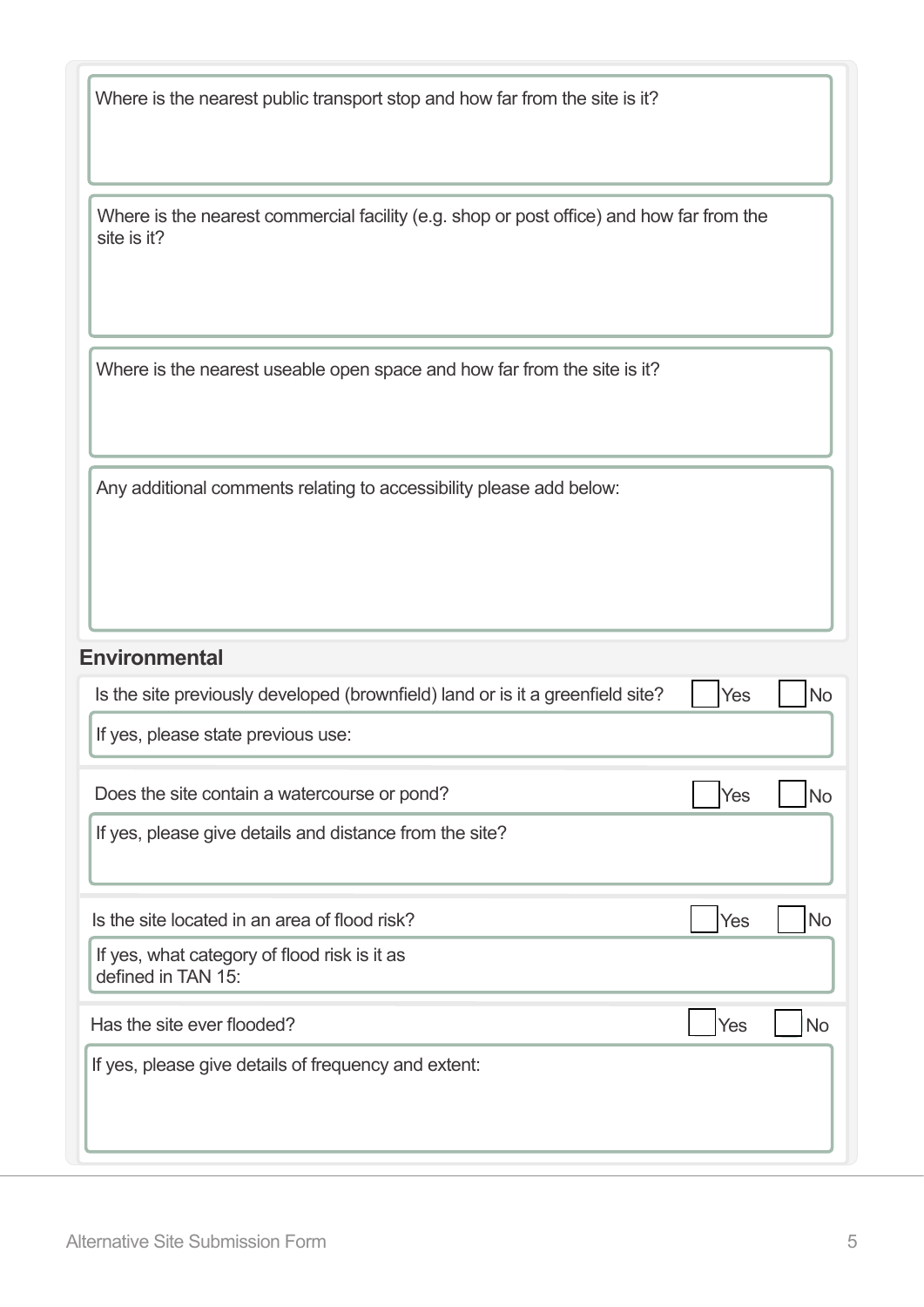| Are there any landscape, wildlife, historic or archaeological features or<br>designations affecting the site?             | Yes | No        |
|---------------------------------------------------------------------------------------------------------------------------|-----|-----------|
| If yes, please give details and explain how features within the site could be retained or<br>enhanced:                    |     |           |
| Is there a risk that the site could be contaminated?                                                                      | Yes | N٥        |
| If yes, please give details such as land contaminants:                                                                    |     |           |
| Would development of the site result in the loss of 'best and most versatile'<br>agricultural land i.e. grade 1, 2 or 3a? | Yes | No        |
| If yes, please give Agricultural Land Classification of the site:                                                         |     |           |
| Would development of the site lead to the loss of any trees or hedgerows?                                                 | Yes | <b>No</b> |
| If yes, please give details:                                                                                              |     |           |
| Is there any history of subsidence on the site or in the locality?                                                        | Yes | <b>No</b> |
| If yes, please give details:                                                                                              |     |           |
| Any additional comments relating to environmental considerations please add below:                                        |     |           |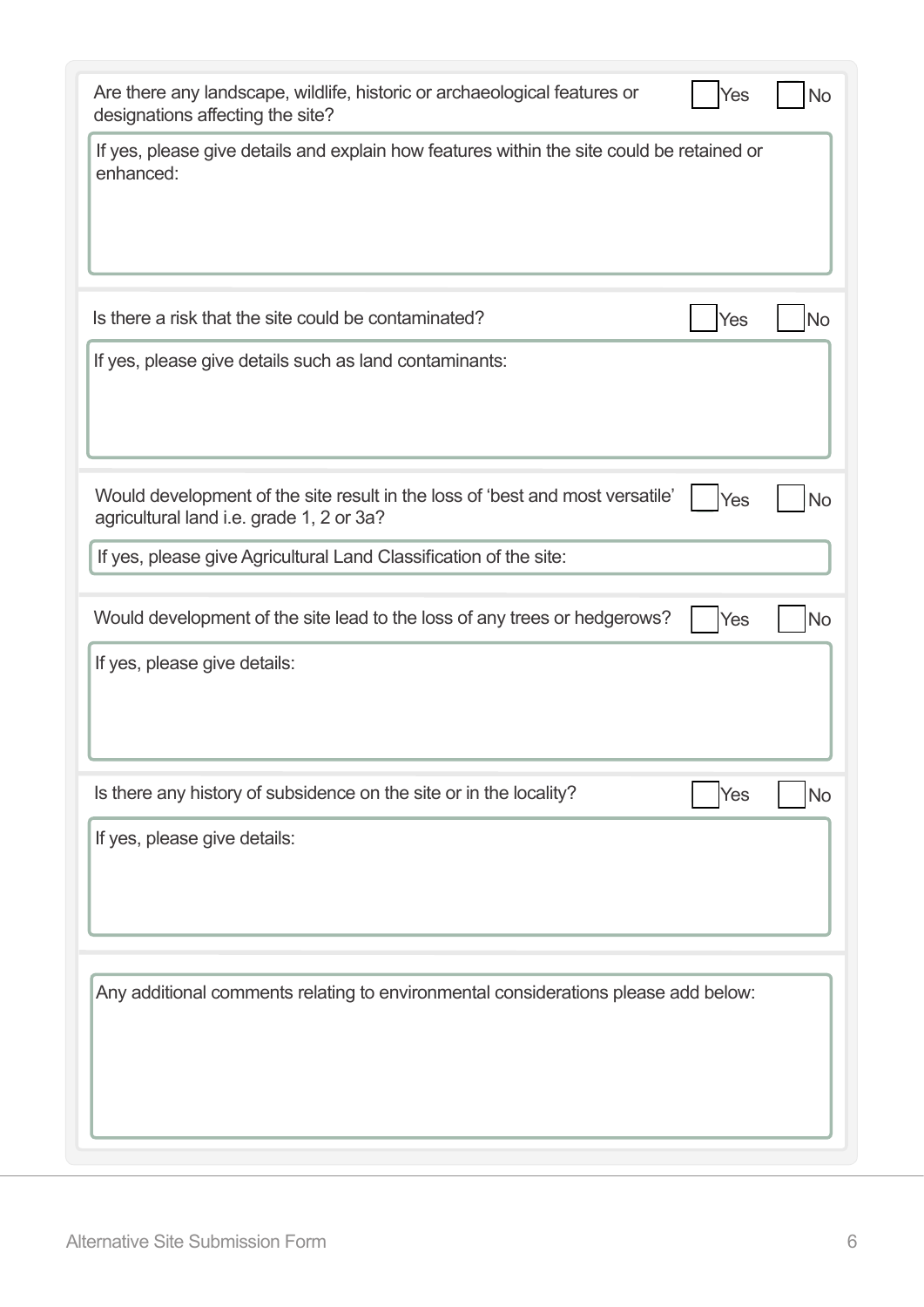| <b>Infrastructure, Utilities and Deliverability</b>                                                                   |     |    |
|-----------------------------------------------------------------------------------------------------------------------|-----|----|
| Is the site within 100m of existing services i.e. water supply, sewerage,<br>electricity, gas and telecommunications. | Yes | No |
| If no, describe how access to these services will be obtained:                                                        |     |    |
| Are you aware of any abnormal costs that would affect the deliverability or<br>viability of the site?                 | Yes | No |
| If yes, please give details:                                                                                          |     |    |
| How and when do you intend to bring the site forward for development?                                                 |     |    |

Any additional comments relating to infrastructure, utilities and deliverability please add below:

## **Site Sustainability**

How would the proposed use result in a sustainable form of development and logical extension to a settlement?

Please explain how the proposed site has been the subject of a Sustainability Assessment: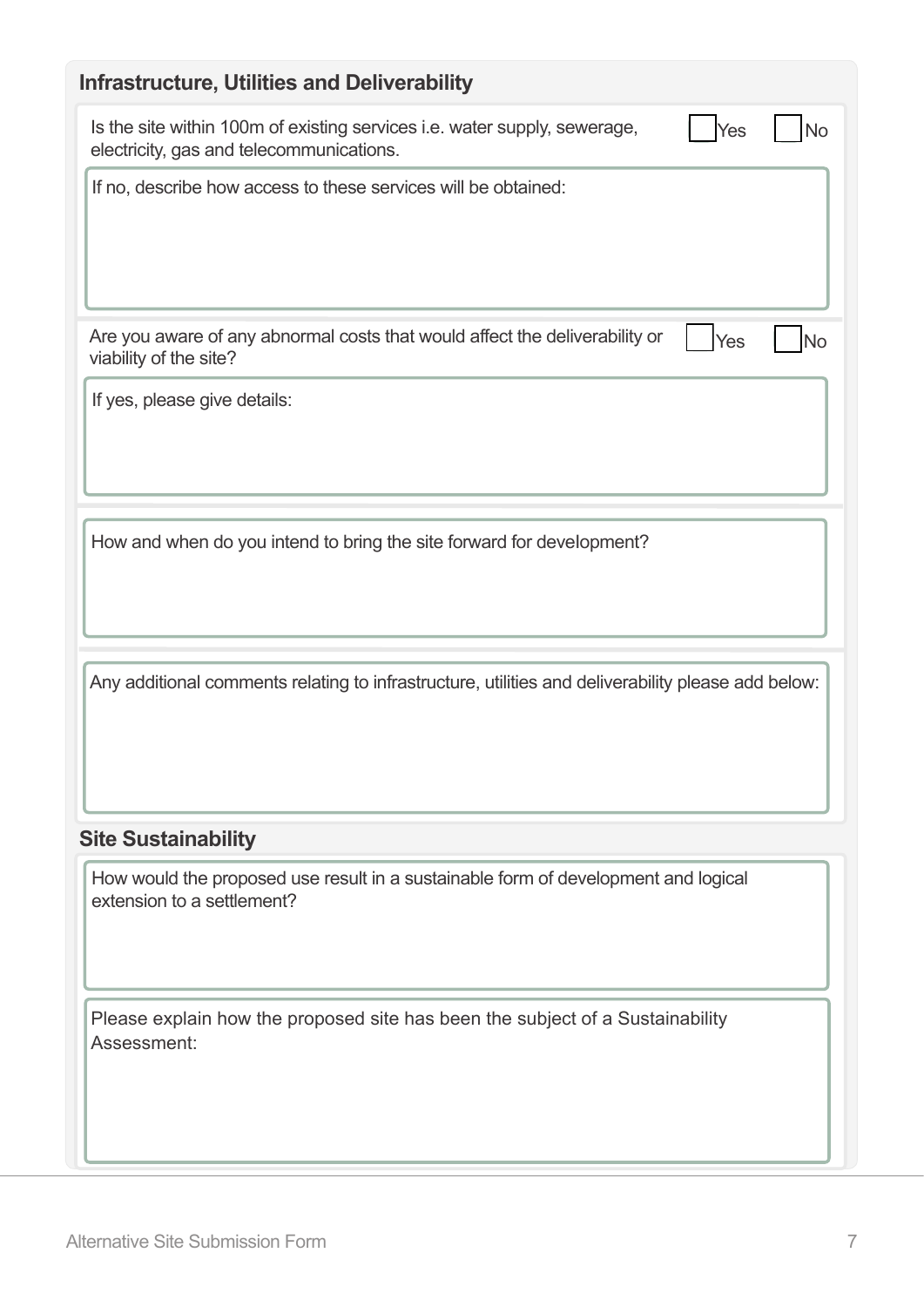| <b>Community Issues</b>                                                                      |     |           |
|----------------------------------------------------------------------------------------------|-----|-----------|
| Has development of the site been discussed with the Community/Town<br>Council?               | Yes | No        |
| If yes, please give details:                                                                 |     |           |
| Would development of the site result in the loss of community facilities?                    | Yes | <b>No</b> |
| If yes, please give details:                                                                 |     |           |
| How will development of your site benefit the community e.g. affordable/local housing needs? |     |           |

Any additional comments relating to community issues please add below:

# **Other Comments**

If you have any further comments to make in support of the proposed site please set out below and / or use a separate sheet which is securely attached to the form.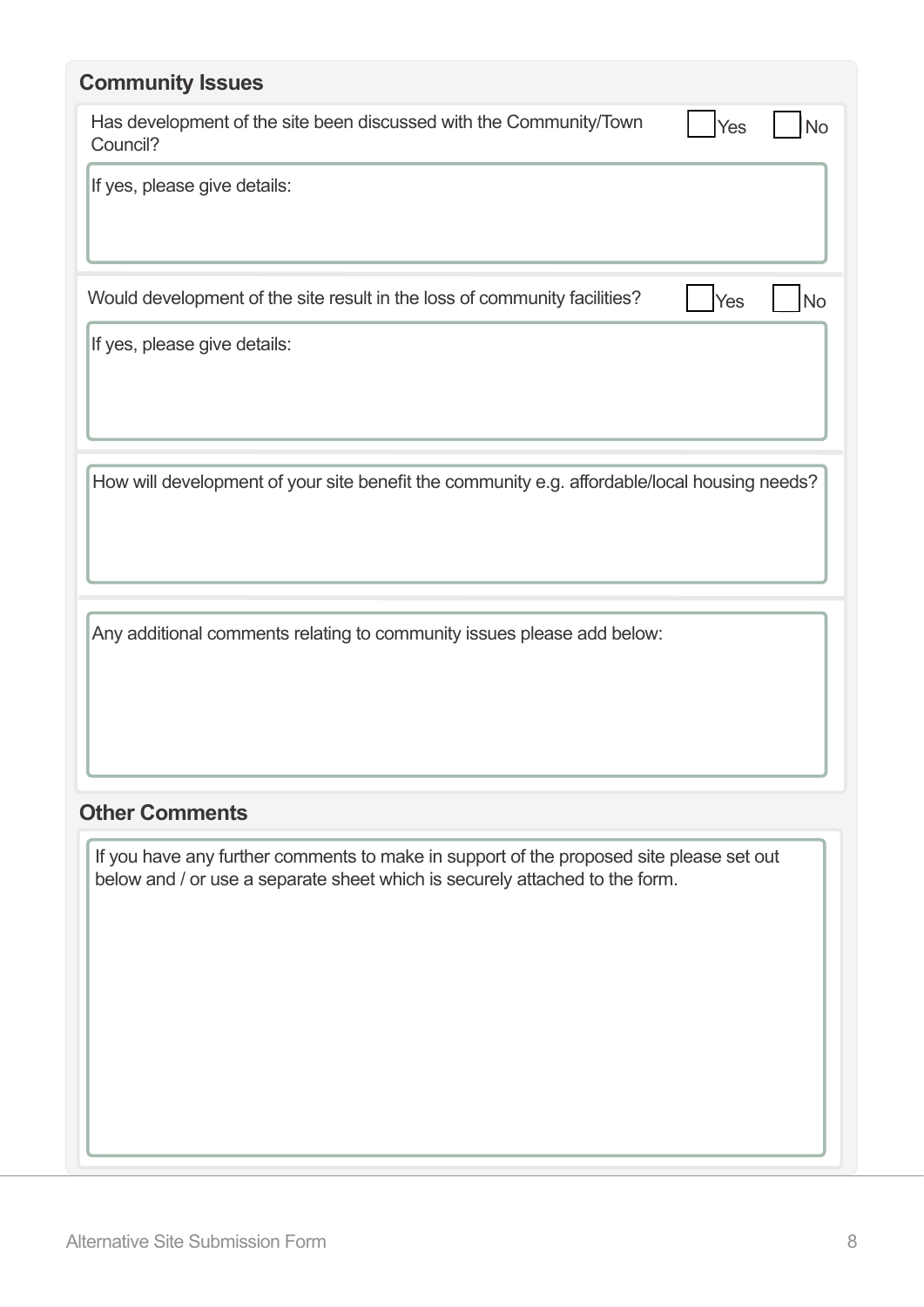